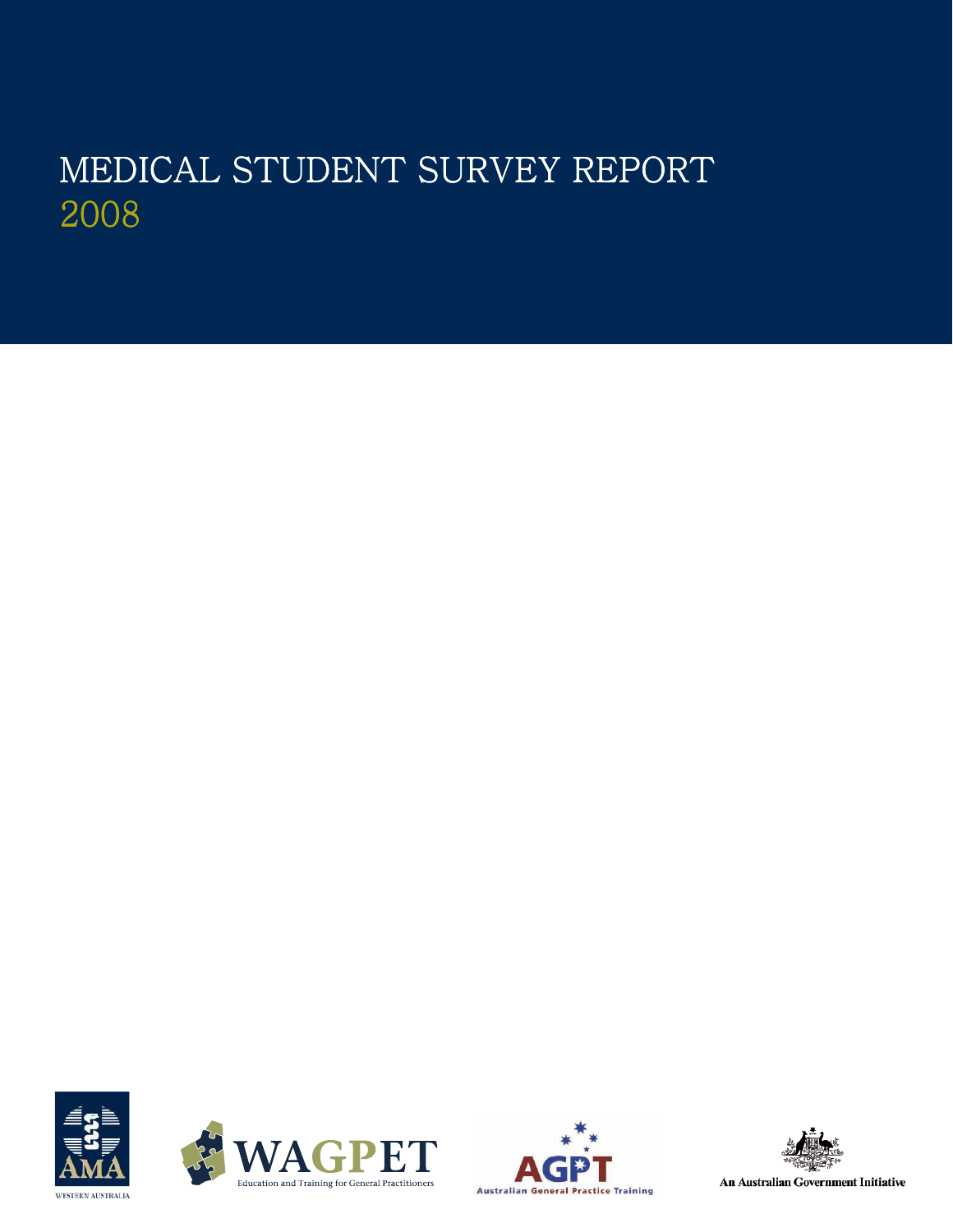# Foreword

On behalf of the WAGPET Board it is my pleasure to make this report available. It provides an insight into the interest of Western Australian medical students in a career in general practice.

The research was commissioned by WAGPET and conducted by the Australian Medical Association of Western Australia (AMA (WA)). Both organisations would like to acknowledge the support of the Western Australian Medical Students' Society (WAMSS) and the Medical Student Association of Notre Dame (MSAND). Their input into the development of the questionnaire and its distribution to medical students, as well as their involvement in focus groups conducted during 2007 was invaluable.

The survey and the focus group results provide important information for all organisations with an interest in the training of future general practitioners in WA. The results highlight the importance of positive role models during undergraduate training, and the need to promote general practice as an intellectually stimulating career which offers variety across both clinical practise and work environments.

Encouraged by these results, WAGPET and the AMA (WA) intend to continue this research as a longitudinal study of these medical students as they progress through their undergraduate years and into prevocational training. The results and analysis of this future research will be published as it becomes available.

 $\mathbb{Z}$ 

Dr Peter F. Wallace OAM FRACGP FACRRM Chair WAGPET Board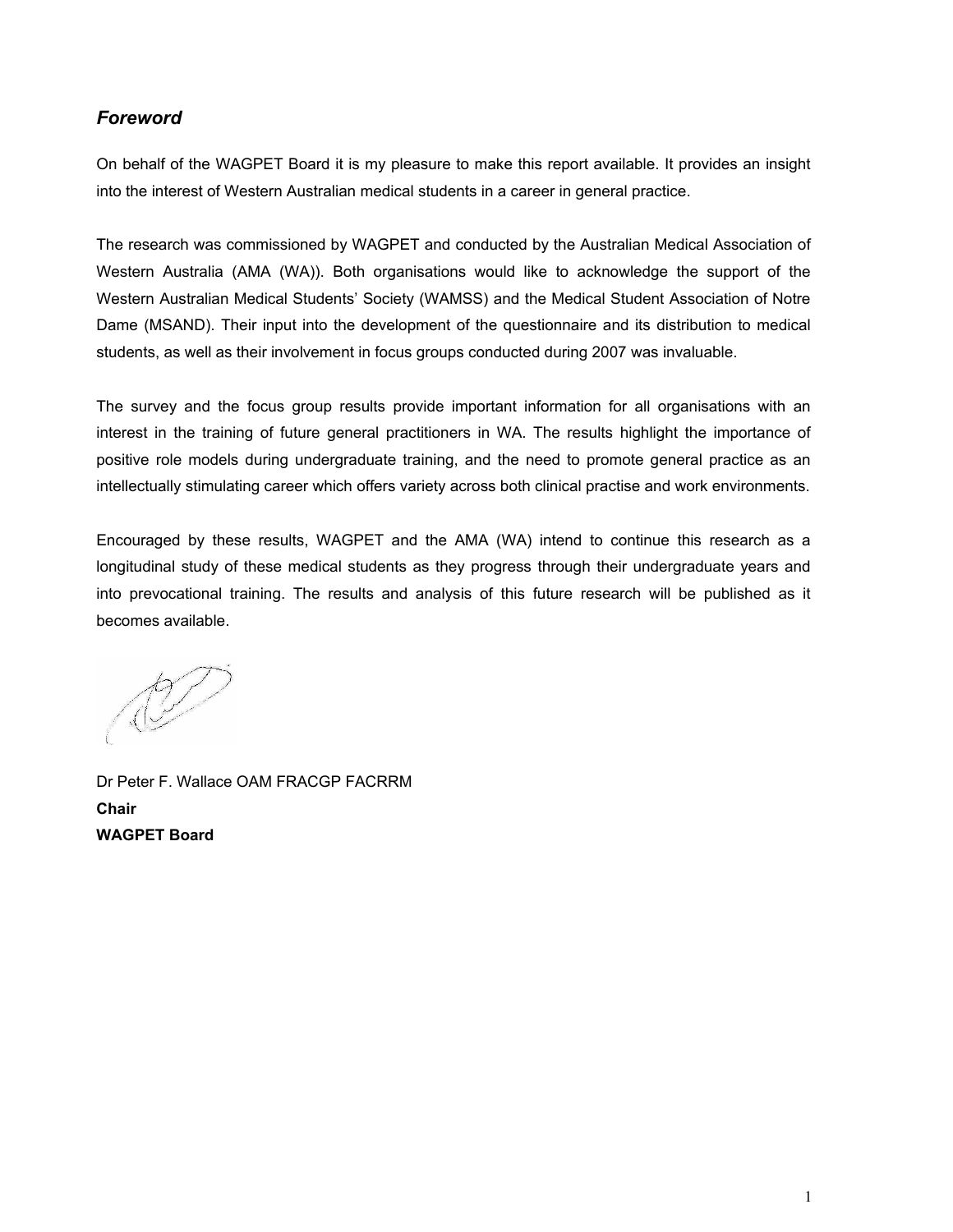# Medical Student Survey Report of the Findings

# **Background**

Western Australian General Practice Education and Training Ltd (WAGPET) have delivered the Australian General Practice Training (AGPT) in Western Australia (WA) since 2002. During this time a number of marketing research initiatives have been undertaken with interns and resident medical officers to better understand their views about general practice and GP training. In addition, WAGPET have been able to find appropriate ways to deliver information that best reflects the career opportunities available through general practice.

In 2007, WAGPET and the Australian Medical Association of WA (AMA (WA)) established a project to extend this level of research to include WA medical students. A survey of medical students from the University of Western Australia (UWA) and University of Notre Dame Australia (UNDA) was conducted. The aim of the research was to collect information which would enable WAGPET to better understand medical student interests and their understanding of general practice, AGPT and WAGPET.

A small scale literature review was undertaken with a view that a larger scale review would be done as part of the survey analysis and report. The concurrent release of a literature review on medical career decision making, commissioned by General Practice Education and Training Ltd (GPET) provided a strong basis with which to compare the Western Australian results. The findings of this literature review will be referred to in the discussion of our results.

# Method

The research project developed from discussions held in December 2006 between WAGPET and AMA (WA) about collecting information from medical students regarding their interest in general practice. In February and March 2007, AMA (WA) met with Western Australian Medical Students' Society (WAMSS) and Medical Student Association of Notre Dame (MSAND) representatives to develop a strategy regarding the sourcing of information from medical students. The aim of these meetings were to find out what would be relevant to place in a questionnaire in order to find out information about medical student motivations for choosing a career in general practice.

A draft questionnaire was developed by the AMA (WA) and WAGPET using input from the WAMSS and MSAND representatives. A meeting was held in April with approximately thirty attendees, with each year of academic study from UWA and UNDA represented in the group. At the meeting, each question of the draft survey was discussed in order to ascertain whether each of the questions were relevant to the intended outcome. Based on the feedback from this group, the questionnaire was finalised, printed and distributed.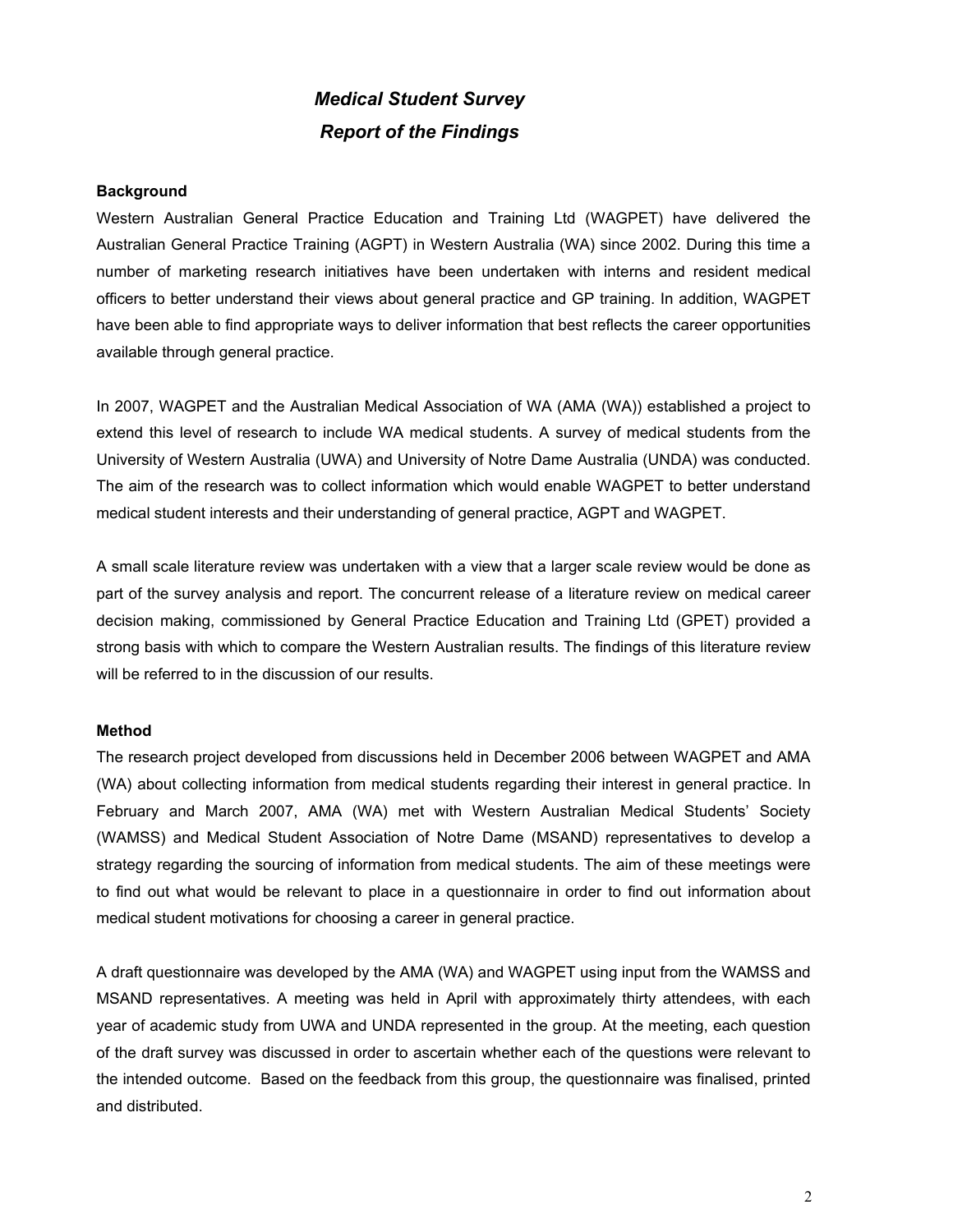Distribution of the questionnaires among medical students was co-ordinated by the presidents of the UWA and UNDA student bodies. Representatives attended lectures across all academic years to distribute self-completed questionnaire. This method of distribution is considered opportunistic sampling. It is not possible to report on response rate using this approach. Additional surveys were mailed out during September 2007 to increase response rate. This follow-up yielded an additional 100 survey responses. A final mail-out was conducted in November 2007 with the total number of responses being 747. Results of the survey were compiled in the statistical software SPSS.

After the first group of 600 surveys were collected, AMA (WA) conducted two focus group sessions with medical students. The groups consisted of ten people and one group was held per university. The main purpose of focus groups research is to draw upon respondents' attitudes, feelings, beliefs, experiences and reactions in a way which is not be possible using self-completed questionnaire-type surveys. This anecdotal, qualitative data has provided further clarification for the findings from the survey.

In January 2008 the AMA (WA) and WAGPET hosted an evening with those medical students who had participated in the focus groups as well as the prize winners from the group. The initial findings were presented to the group. This event provided a forum to thank the students for their participation as well as receive feedback on the results. An intention to follow up respondents was discussed, with a warm response from those in attendance.

Further analysis has been conducted by the AMA (WA) and WAGPET with many pertinent findings made. This report sets out those findings. The statistical responses are presented in the results section. The implications of the results are considered in the discussion section. Recommendations for future action follow.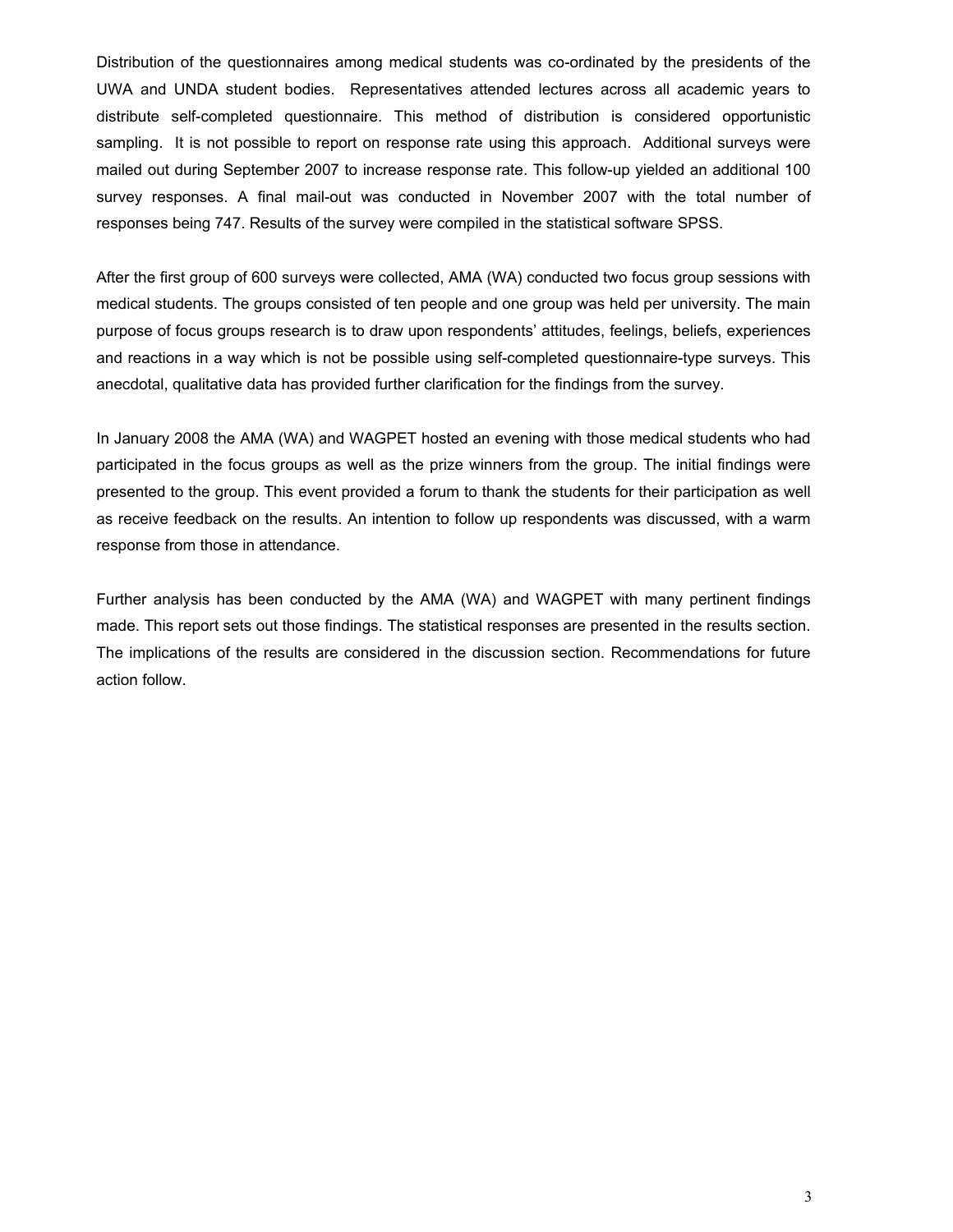# **Results**

# Analysis of quantitative questions

There were 747 responses, with 557 completed by UWA students and the remaining 190 by UNDA students. All years of study in medical schools at UWA and UNDA in 2007 were surveyed. For UWA, this was comprised of years 1 to 6 of the undergraduate course and graduate students in years 3 to 5. For UNDA, this comprised years 1 to 3 of the graduate course. In the cohort, there were 431 female and 315 male respondents.

A major goal of the survey was to get an indication of how many students were intending to specialise in general practice. The survey included a question which asked each student to rate their three preferred career choices. Of those who indicated a career choice, 17.8% of those chose general practice as their first preference. This was rated second behind surgery, which was chosen by 28.3% of the cohort. Of those who answered the question, 25.3% were unsure of their preferred career choice.

| <b>Specialty</b>         | <b>University</b> |       |             |       |              |       |
|--------------------------|-------------------|-------|-------------|-------|--------------|-------|
|                          | <b>UWA</b>        |       | <b>UNDA</b> |       | <b>Total</b> |       |
| Surgery                  | 117               | 29.4% | 39          | 25.3% | 156          | 28.3% |
| <b>General Practice</b>  | 68                | 17.1% | 30          | 19.5% | 98           | 17.8% |
| Paediatrics              | 51                | 12.8% | 22          | 14.3% | 73           | 13.2% |
| <b>Hospital Medicine</b> | 38                | 9.6%  | 13          | 8.4%  | 51           | 9.2%  |
| Emergency                | 26                | 6.5%  | 21          | 13.6% | 47           | 8.5%  |
| Obstetrics & Gynaecology | 26                | 6.5%  | 12          | 7.8%  | 38           | 6.9%  |
| Anaesthetics             | 18                | 4.5%  | 2           | 1.3%  | 20           | 3.6%  |
| Psychiatry               | 11                | 2.8%  | 3           | 2%    | 14           | 2.6%  |
| Other                    | 43                | 10.8% | 12          | 7.8%  | 54           | 9.9%  |
| <b>TOTAL</b>             | 398               | 100%  | 154         | 100%  | 552          | 100%  |
|                          |                   |       |             |       |              |       |
| Unsure                   | 151               | 27.5% | 36          | 19%   | 187          | 25.3% |
| <b>TOTAL</b>             | 549               | 100%  | 190         | 100%  | 739          | 100%  |

#### Table 1. Preferred career choice by university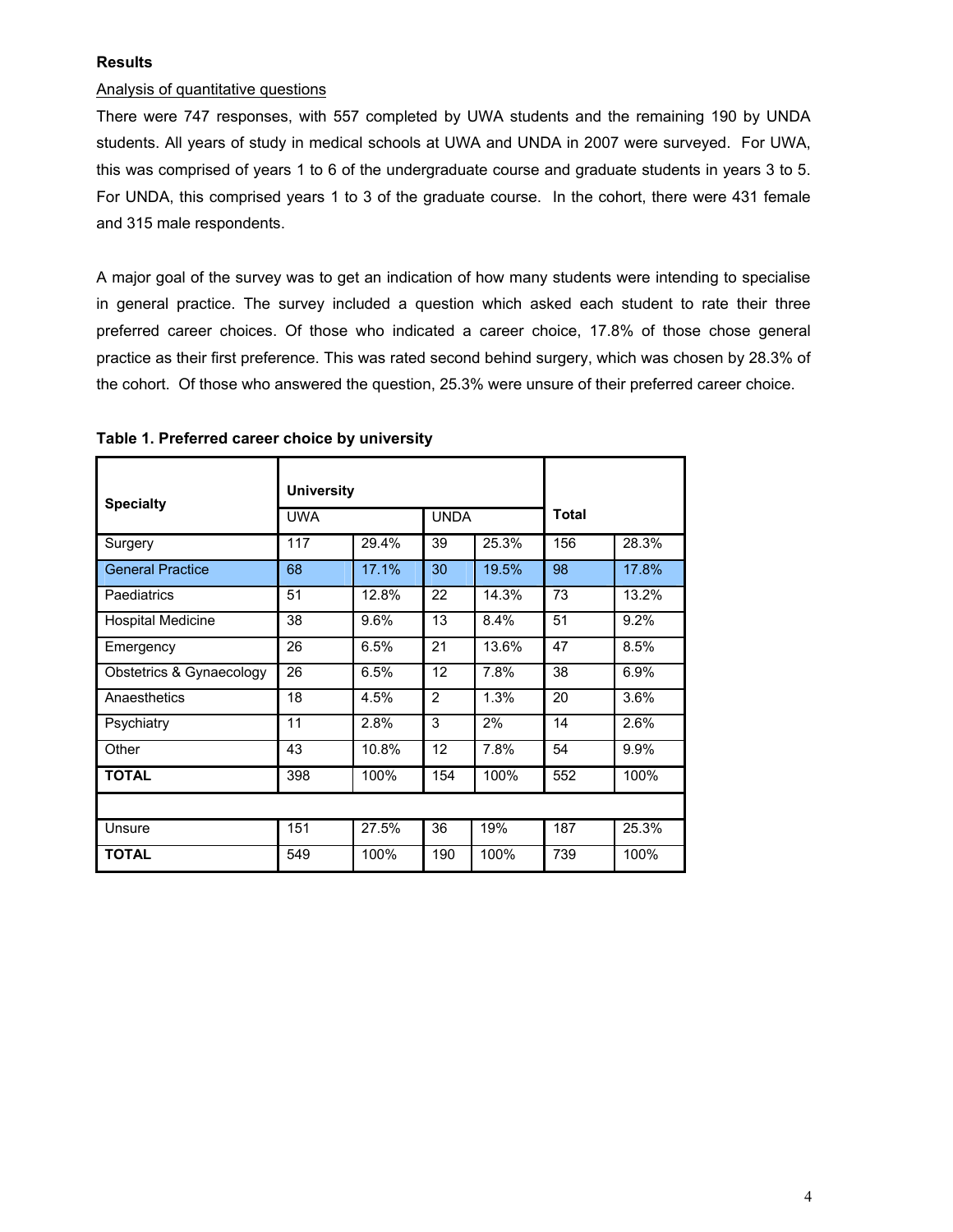There was a marked difference in the number of first and final year students at UWA choosing general practice as their first preference. Of those who expressed a preferred career choice, 10.8% in first year chose general practice compared to 23.4% in sixth year. At UNDA this trend was not seen but this may be due to the small sample size.

|                |                         | <b>UWA</b>     |            |
|----------------|-------------------------|----------------|------------|
| Year           | <b>Specialty</b>        | No.            | Percentage |
| 1              | Surgery                 | 23             | 31%        |
|                | Paediatrics             | 13             | 17.6%      |
|                | <b>General Practice</b> | 8              | 10.8%      |
| $\overline{2}$ | Surgery                 | 23             | 37.1%      |
|                | <b>General Practice</b> | 13             | 21%        |
|                | Paediatrics             | 9              | 14.5%      |
| 3              | Surgery                 | 14             | 30.4%      |
|                | <b>General Practice</b> | $\overline{7}$ | 15.2%      |
|                | Paediatrics             | 6              | 13%        |
| 4              | Surgery                 | 26             | 30.6%      |
|                | <b>General Practice</b> | 13             | 15.3%      |
|                | Paediatrics             | 10             | 11.8%      |
| 5              | Surgery                 | 18             | 22%        |
|                | <b>General Practice</b> | 15             | 18.3%      |
|                | Paediatrics             | 11             | 13.4%      |
| 6              | Surgery                 | 12             | 25.5%      |
|                | <b>General Practice</b> | 11             | 23.4%      |
|                | Paediatrics             | $\overline{2}$ | 4.3%       |
|                |                         |                |            |

Table 2. Top 3 Preferred Career Choices by University and Year of Study

|                |                         | <b>UNDA</b> |            |
|----------------|-------------------------|-------------|------------|
| Year           | <b>Specialty</b>        | No.         | Percentage |
|                | <b>General Practice</b> | 15          | 23.8%      |
|                | Surgery                 | 15          | 23.8%      |
|                | Paediatrics             | 9           | 14.3%      |
| $\overline{2}$ | Surgery                 | 13          | 24.1%      |
|                | <b>General Practice</b> | 9           | 16.7%      |
|                | Paediatrics             | 6           | 11.1%      |
| 3              | Surgery                 | 10          | 30.3%      |
|                | <b>General Practice</b> | 5           | 15.1%      |
|                | Paediatrics             | 5           | 15.1%      |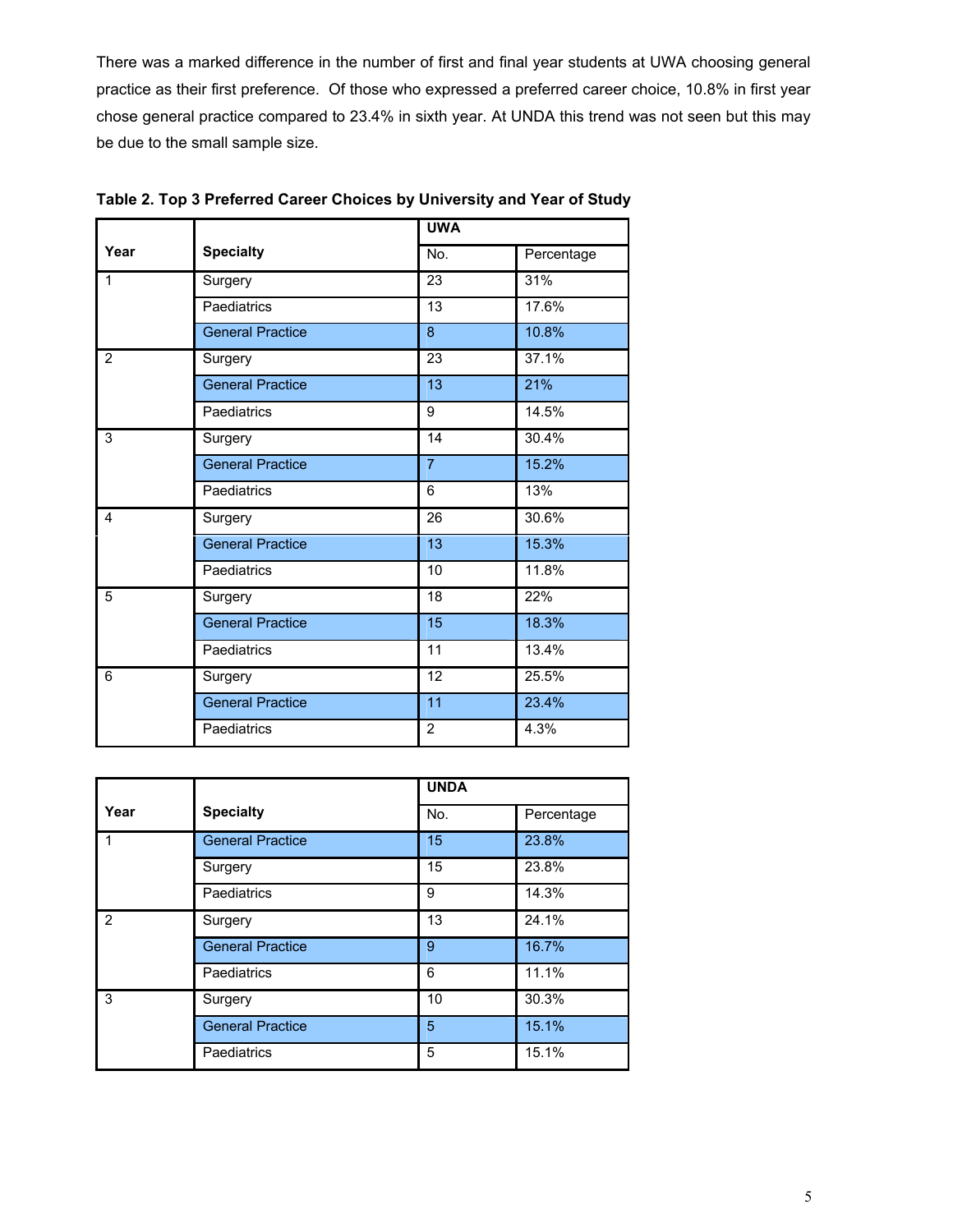Of the 96 students who were married or in a de facto relationship and indicated a career choice,

31.1% chose general practice as their first preference.

|                          | <b>Marital Status</b> |       |                          | <b>Marital Status</b> |                        |  |
|--------------------------|-----------------------|-------|--------------------------|-----------------------|------------------------|--|
| <b>Specialty</b>         | Single                |       | <b>Specialty</b>         |                       | De Facto or<br>Married |  |
| Surgery                  | 141                   | 30.3% | <b>General Practice</b>  | 23                    | 31.1%                  |  |
| <b>General Practice</b>  | 72                    | 15.5% | Surgery                  | 12                    | 16.2%                  |  |
| Paediatrics              | 67                    | 14.4% | Obstetrics & Gynaecology | $\overline{7}$        | 9.5%                   |  |
| <b>Hospital Medicine</b> | 45                    | 9.7%  | Emergency                | 7                     | 9.5%                   |  |
| Emergency                | 38                    | 8.1%  | Paediatrics              | 6                     | 8.1%                   |  |
| Obstetrics & Gynaecology | 29                    | 6.2%  | <b>Hospital Medicine</b> | 5                     | 6.7%                   |  |
| Anaesthetics             | 16                    | 3.4%  | Anaesthetics             | 4                     | 5.4%                   |  |
| Psychiatry               | 12                    | 2.6%  | Psychiatry               | $\overline{2}$        | 2.7%                   |  |
| Other                    | 46                    | 9.8%  | Other                    | 8                     | 10.8.%                 |  |
| <b>TOTAL</b>             | 466                   | 100%  | <b>TOTAL</b>             | 74                    | 100%                   |  |
|                          |                       |       |                          |                       |                        |  |
| Unsure                   | 164                   | 26%   | Unsure                   | 22                    | 22.9%                  |  |
| <b>TOTAL</b>             | 630                   | 100%  | <b>TOTAL</b>             | 96                    | 100%                   |  |

|  |  |  | Table 3. Preferred Career Choice by Marital Status |
|--|--|--|----------------------------------------------------|
|--|--|--|----------------------------------------------------|

Of the 315 females who answered this question, 22.9% chose general practice as their first choice while only 11% of males did. While not the focus of this research, it was interesting to note that 11.1% of female respondents chose obstetrics and gynaecology while only 1.3% of male respondents did.

|  | Table 4. Preferred Career Choice by Gender |
|--|--------------------------------------------|
|--|--------------------------------------------|

| <b>Specialty</b>         | Female |       | <b>Specialty</b>         | <b>Male</b> |
|--------------------------|--------|-------|--------------------------|-------------|
| <b>General Practice</b>  | 72     | 22.9% | Surgery                  | 94          |
| Surgery                  | 62     | 19.7% | <b>General Practice</b>  | 26          |
| Paediatrics              | 49     | 15.5% | Emergency                | 26          |
| Obstetrics & Gynaecology | 35     | 11.1% | Paediatrics              | 24          |
| <b>Hospital Medicine</b> | 29     | 9.2%  | <b>Hospital Medicine</b> | 22          |
| Emergency                | 21     | 6.7%  | Psychiatry               | 8           |
| Anaesthetics             | 13     | 4.1%  | Anaesthetics             | 7           |
| Psychiatry               | 6      | 1.9%  | Obstetrics & Gynaecology | 3           |
| Other                    | 28     | 8.9%  | Other                    | 27          |
| <b>TOTAL</b>             | 315    | 100%  | <b>TOTAL</b>             | 237         |
|                          |        |       |                          |             |
| Unsure                   | 110    | 25.9% | Unsure                   | 77          |
| <b>TOTAL</b>             | 425    | 100%  | <b>TOTAL</b>             | 314         |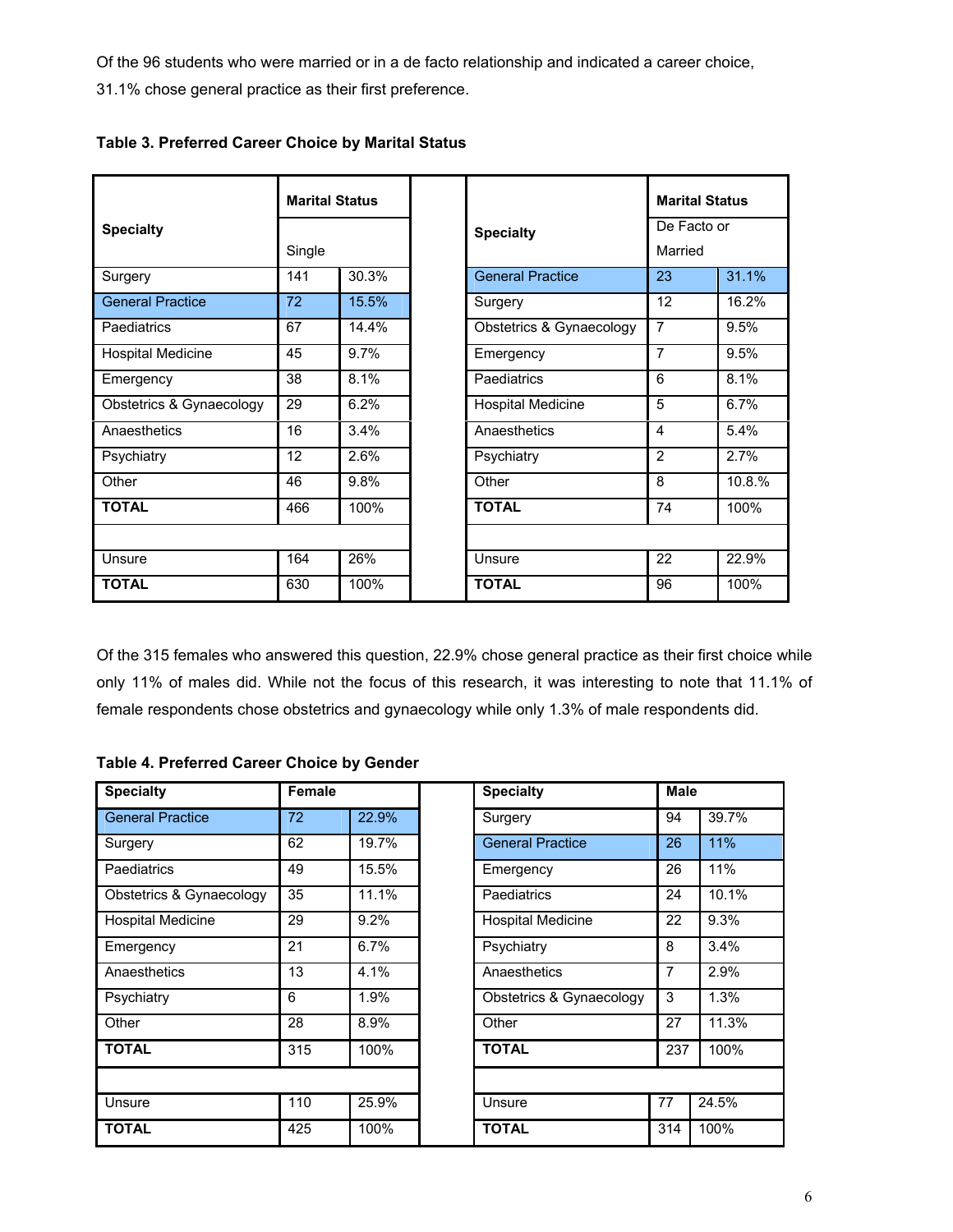In terms of employment, 98.5% intend to work full-time once they are qualified. When asked about employment opportunities, 72.4% agree that they are 'interested in working overseas', 75.8% agreed that 'the opportunity to work flexible hours is important to me' and 84% agreed with the statement 'I need diversity and variety in my work day'.

Responses to questions on attitudes and perceptions demonstrate that 52.3% of first year UWA students agreed their 'attitude towards general practice was positively influence by university staff/doctors' while 69.8% of sixth year students agreed. At UNDA, 70.1% of first year students and 68.4% of third year students agreed with this statement. When asked about perceptions on general practice, 57.1% of respondents agree with the statement that 'general practice is intellectually stimulating', 68.5% agreed with the statement 'I believe general practice to be challenging' and 35.4% agreed with the statement 'I perceive general practice to be a well paid profession.'

When asked about placement and training options, 58.3% agree they are 'interested in a procedural type of specialty' and 81.8% agreed 'the chance to mix other medical training is of interest to me'.

Of 164 (22% of total cohort) students who had done a rural GP placement, 81.1% reported the placement had positively influenced their decision about a career in general practice while 6.1% reported the placement was a negative influence on their decision. Of the 536 (71.7% of total cohort) students who had done a metro GP placement, 46.6% reported that the placement had positively influenced their decision about a career in general practice while 22.6% reported the placement negatively influence their decision.

|                  | <b>Positive</b><br><b>Influence</b> |       | <b>Negative</b><br><b>Influence</b> |       | <b>Did Not</b><br><b>Influence</b> |       |
|------------------|-------------------------------------|-------|-------------------------------------|-------|------------------------------------|-------|
| <b>Rural</b>     |                                     |       |                                     |       |                                    |       |
| <b>Placement</b> | 133                                 | 81.1% | 10                                  | 6.1%  | 20                                 | 12.2% |
| <b>Metro</b>     |                                     |       |                                     |       |                                    |       |
| <b>Placement</b> | 250                                 | 46.6% | 121                                 | 22.6% | 155                                | 28.9% |

Table 5. Influence of GP Placements

The question 'Does a compulsory six month rural placement impact on your decision to choose a career in general practice?' was agreed on by 43.8%. Of the 682 (91.3%) people who answered the question 'If I were to work in a rural area my family/partner would need assistance in finding employment', 58% answered yes.

Among the respondents from UWA, 12.7% of first year students had heard about WAGPET compared to 86% in sixth year. At UNDA, 32.5% of first years had heard about WAGPET compared to 63.4% in third year. At UWA, only 1.8% of first year students answered positively that they understood what the GP training program involved compared to 44% of sixth year students responding positively. At UNDA, 5.4% of first year students answered positively that they understood what the GP Training program involved compared with 14.6% of third year students.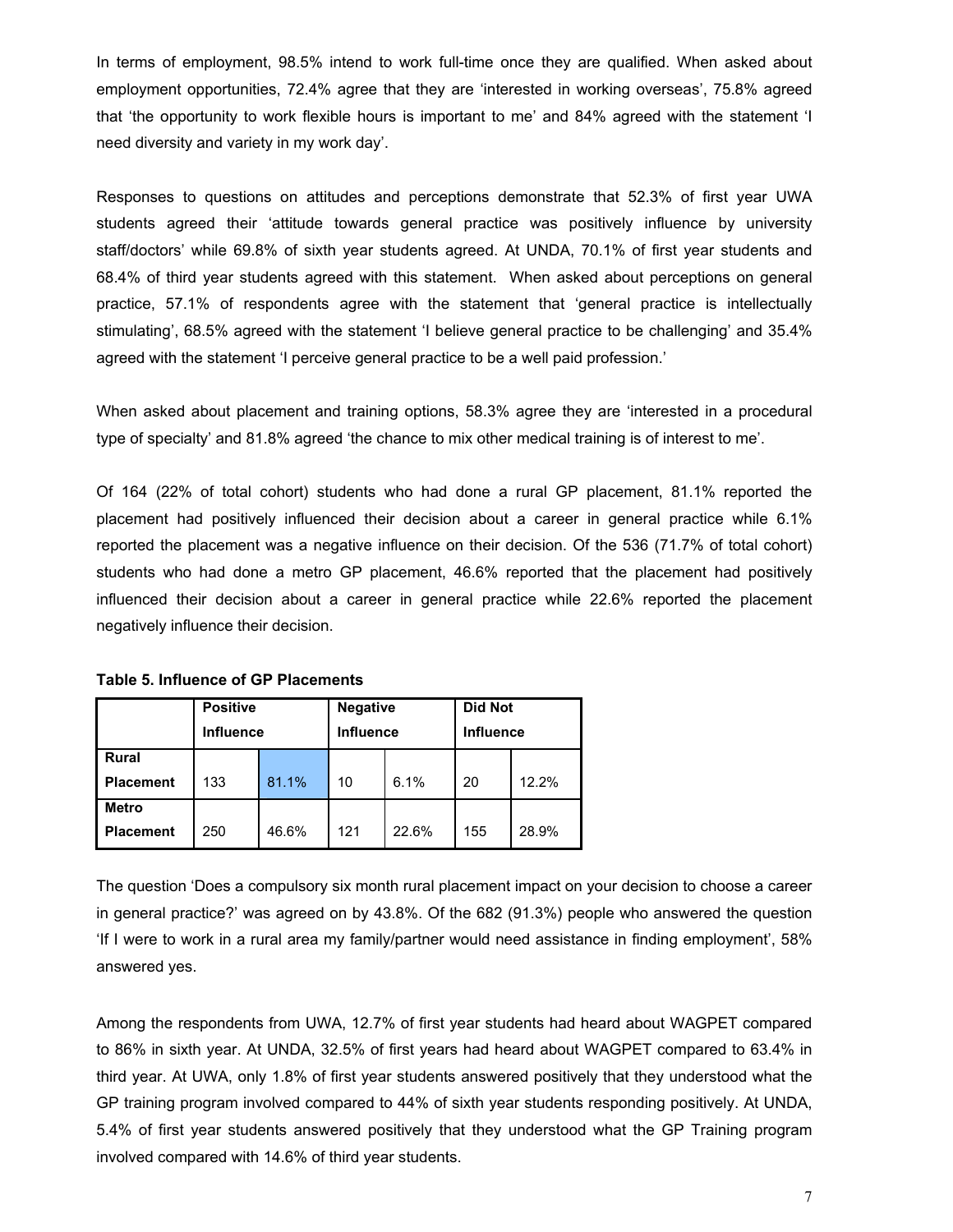Of the 739 (98.9%) of the cohort who answered the question 'I have had exposure to people who are currently in the GP Training Program', 26.7% agreed they had. To the statement 'I am interested in a 3 month placement/rotation in general practice prior to joining the training program, 48% agreed they were.

# Analysis of short-answer questions

In the second part of the questionnaire, respondents were given the opportunity to provide short answers to a series of questions regarding their views about general practice, what would influence their decision to choose a career in general practice, and promotion of general practice to medical students. These responses were collated, drawing together responses which were thematically similar.

The most highly rated positive aspect of general practice was variety (29.3%); followed by flexible hours (26.7%); and then the ability to develop patient relationships (19.8%). The most highly rated negative aspect of general practice was boredom due to repetition (29.8%); followed by low remuneration (15%) and then time constraints with patients (6.7%).

The top four factors that would influence a decision to choose general practice were future family plans (18.2%), positive experiences with GPs (17.1%), flexible hours (13.5%) and better remuneration (12.2%). The top four factors that would influence a decision not to choose general practice were interest in a different specialty (23.7%), lower income potential (13.6%), poor GP placements (13%) and potential for boredom (8.5%).

The top five ways identified to make general practice appealing as a career choice were: promote advantages (26.8%), clarify training and work involved (13.7%), give access to enthusiastic GPs (10.9%), provide a variety of placements (10%) and increase remuneration (9.5%).

| <b>Positive Aspects of GP</b>                   | <b>Negative Aspects of GP</b>                                  |
|-------------------------------------------------|----------------------------------------------------------------|
| Variety                                         | Boredom due to repetition<br>$\overline{\phantom{0}}$          |
| Flexible hours                                  | Low remuneration<br>۰                                          |
| Ability to develop patient relationships        | Time constraints with patients<br>$\qquad \qquad \blacksquare$ |
| Factors that would influence decision to choose | Factors that would influence decision not to                   |
| a career in general practice                    | choose a career in general practice                            |
| Future family plans                             | Interest in different specialty<br>$\overline{a}$              |
| Positive experiences with GPs                   | Lower income potential as a GP<br>-                            |
| Ability to have flexible hours                  | Poor GP placements<br>$\overline{a}$                           |
| Better remuneration                             | Potential for boredom                                          |

# Table 6. Summary of Qualitative Responses

| Ways to make general practice appealing |                                 |
|-----------------------------------------|---------------------------------|
| Promote advantages                      | Provide a variety of placements |
| - 1                                     | $\sim$                          |
| Clarify training and work involved      | Increase GP remuneration        |
| $\sim$                                  | $\overline{\phantom{0}}$        |
| Give access to enthusiastic GPs         |                                 |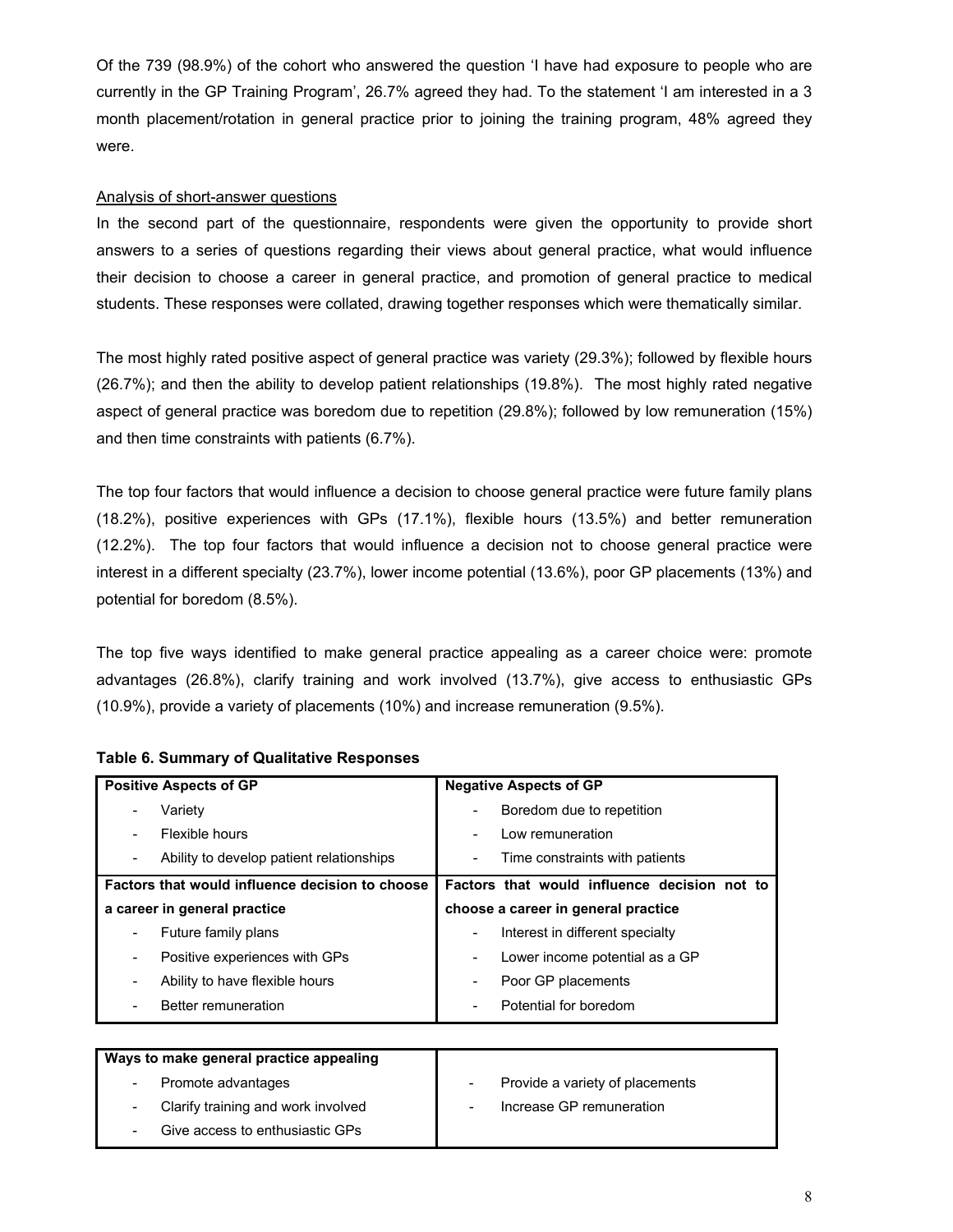### Discussion

This research suggests there are a variety of factors rather than a single factor that influences medical career decision making. This conclusion is reflected in a wide range of literature available on this topic. 'As anecdote, evidence, and intuition conspire to suggest, there is no single determining factor for career choice. Rather, it is a complex decision, made up for each individual, of various weighting of many personal and professional factors and modified by experience and personal circumstances' (GPET 2007a p.7).

It is essential the number of doctors undertaking general practice training increase. The GPET (2007a p.5) report states 'the general practice workforce is in crisis in Australia'. Current estimates indicate that there is an ongoing shortfall of 400 to 500 new general practitioners every year to balance an ageing workforce, a diminishing generalist medical workforce and an increasing loss to the general practice workforce from retirement and disenchantment. (GPET 2007a)

That fewer medical graduates are choosing general practice is supported in a study by Joyce and McNeil (2006). The retrospective, longitudinal study of 386 graduates covers four cohorts from Monash University who completed their degrees in 1980, 1985, 1990 and 1995. Eight years after graduation, 50% of the graduates from 1980 and 1985 were working in general practice, while 38% of 1990 graduates and only 33% of 1995 graduates had chosen this career. 'Differences were mainly attributable to fewer female graduates working as GPs: female GPs comprised 62% of the 1980 cohort compared with 31% of the 1995 cohort'. (Joyce & McNeil 2006 p.102) The authors suggest that the perception among graduates that general practice is less prestigious, has lower remuneration and offers a less challenging career, may influence this result.

Joyce and McNeil (2006) also point out the implications for the sustainability of the Australian health care model which relies on the GP acting as a gate-keeper. Efforts must be made to make general practice an attractive career option. It seems inevitable that the numbers will increase as the number of graduates increase. However, WAGPET does not want general practice to be chosen due to no other options being available. As asserted in the RACGP submission (2005 p.15) 'general practice must be an attractive career option for Australia's brightest and best medical graduates if the value of the health workforce is to be optimised.'

#### Career Characteristics

It is important to consider what characteristics medical students desire in their post graduate career. Our research did not directly ask what students identified as the major consideration when choosing a specialty. However, it was evident that intellectual challenge and stimulation were paramount. The reasons for rejection of general practice as a first choice may be centred on a perception that general practice is not intellectually stimulating (Lambert 2003).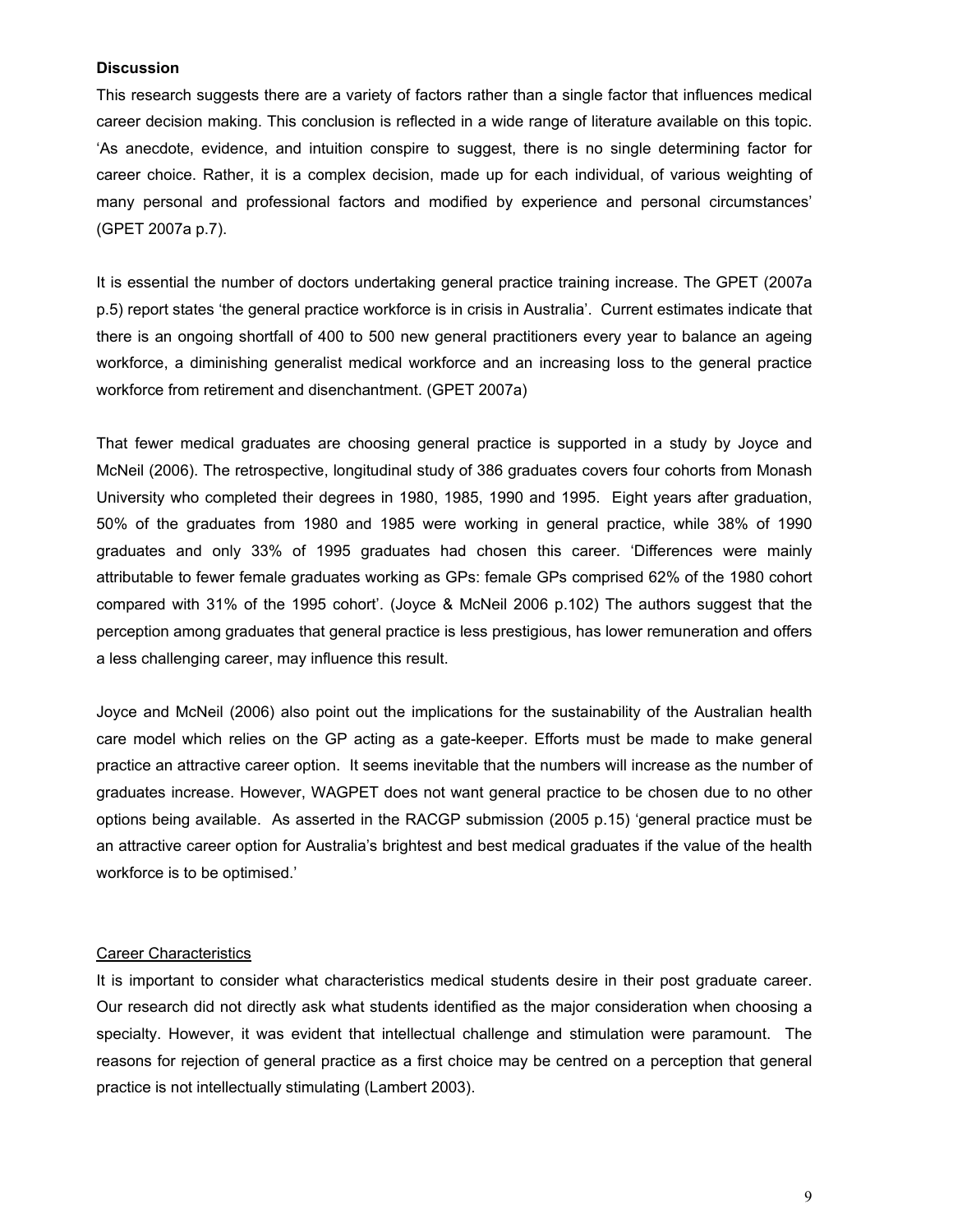In our research, the top two positive aspects of general practice were identified as variety and flexible hours. Of our respondents, 84% agreed they need diversity and variety in their work day. When asked if the opportunity to work flexible hours is important, 75.8% of respondents agreed that it was. When asked to list the top three positive aspects of general practice, 26.7% gave flexible hours as their number one choice.

However, when asked what would influence their decision to choose a career in General Practice, only 13.5% suggested flexible hours. These results indicate that while flexible hours are important to the current medical students, it may not be the primary consideration. 'In the new cohort of doctors the intellectual challenge of the vocation is likely to be the strongest motivator, out-weighing lifestyle and work-life balance' (Mackee 2006 p.17).

In terms of variety, it appears this refers to acquiring a skill set which can be used in different environments. Martin (2005 p.17) notes that 'GenYers are ready to adapt to new people, new place and circumstance. This group seem to be seeking opportunities where they can continue to learn marketable skills and gather experience that will serve them in the future. A different kind of flexibility.' Students in the focus group expressed a desire to be able to work in general practice and work with a procedural specialist in a hospital. Another wanted to acquire a skill set which would allow him to manage a medical practice as well as work as a general practitioner. They are demanding they be educated in many areas to enable them to bring variety in their working week.

It is clear from the research that the desire to work flexible hours does not mean the desire to work parttime. Of this student group 98.5% intend to work full-time once qualified. The term then perhaps relates to the ability to choose one's hours and the ability to take time off. However, even if general practice professes to provide this, it does not appear to be a strong influencer on career choice. This assumption is supported by the results of a GPET survey of non-GP specialist registrars. (GPET 2007b). In this group most felt that they had put serious thought into general practice but the only commonly held perception that emerged was the opportunity to work flexible hours (GPET 2007a). Obviously, this was not often enough of a reason to choose a GP specialist pathway.

In the group of non-specialists registrars, the 'main negative perceptions were stressful working environment with heavy responsibilities, requirement for very broad-base knowledge, pressures limiting time spent with patients and work that is less exciting and stimulating than other specialities' (GPET 2007a p.24). In our questionnaire, students were asked to list the top three negative aspects of general practice. The top responses in our collaborated results were boredom, low remuneration, time constraints and isolation. Boredom was expected due to repetitious tasks and little challenge. Once again, previous research and our results indicate the need to promote the challenge of general practice.

It is reassuring that marketing general practice as a profession which is rewarding while offering variety and flexibility has been successful, as these three characteristics were closely associated with general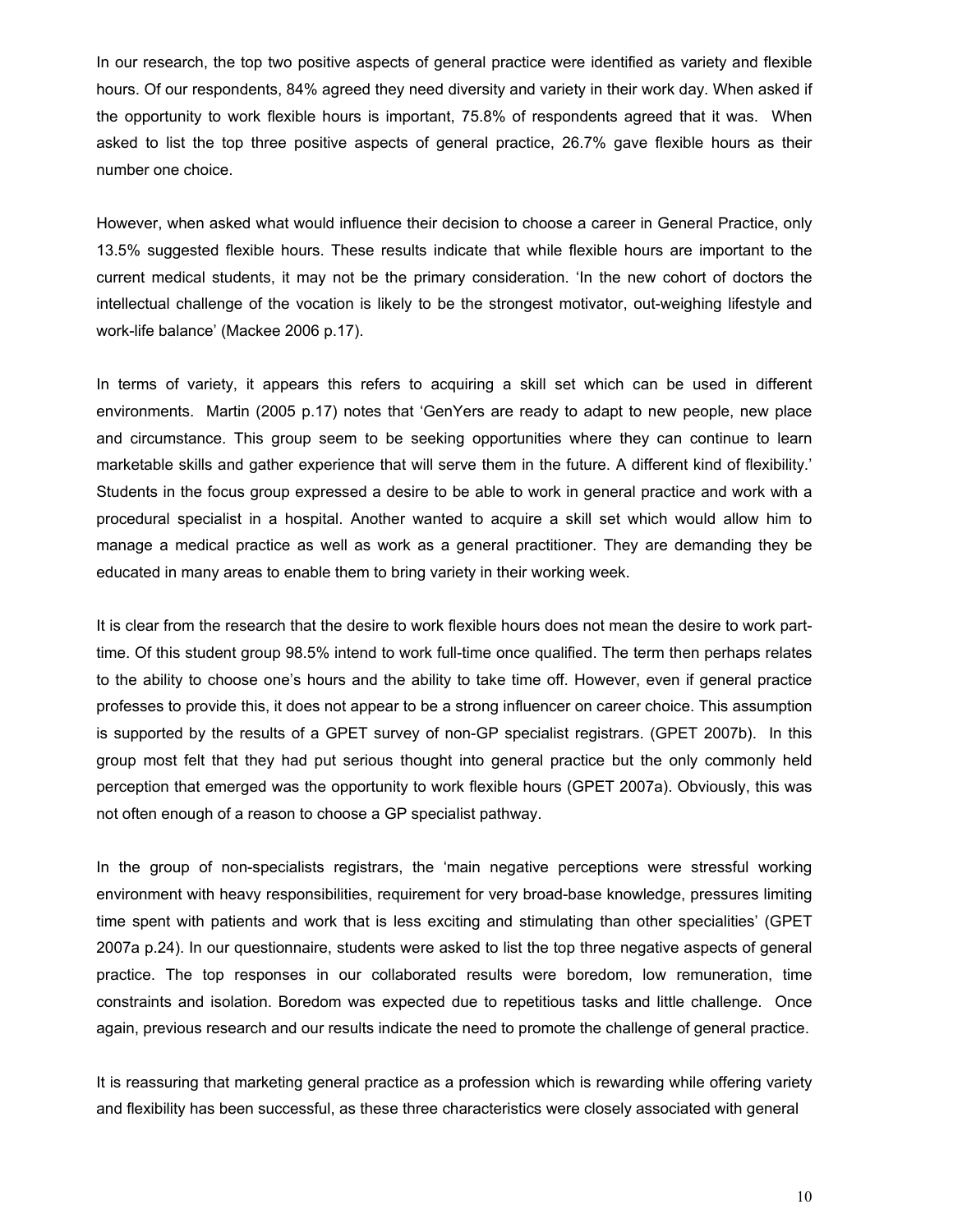practice by respondents. However, general practice 'can no longer rely on its profile as a flexible career offering work life balance, when increasing numbers of graduates are choosing a career primarily for its offer of intellectual stimulation and job satisfaction' (GPET 2007a p.5). The feeling among the focus groups conducted was that those who have chosen medicine would not have done so if they had wanted an easy career. Those at the coal face of general practice must now promote the intellectual challenge that this profession can provide.

#### Influence of Mentors

It is interesting to consider the impact the teacher attitudes have on the students. Lucas et al. (2004) found GP registrars reported that general practice is not well respected among medical students. This is reinforced by teachers and later by hospital consultants, who themselves have had little exposure to general practice and rarely encourage students to take this career path. Of the small group interested, positive experiences had been influential. Conversely, some originally interested lost interest because of negative interactions with GPs (GPET 2007a).

In our survey, 64% of students agreed that their attitude towards general practice had been positively influenced by university staff and doctors. It would be interesting to track how this proportion changes as their exposure to hospital consultants and registrars increases after graduation. Of the 98 students who rated general practice as their first career choice, 77 (79.4%) agreed they were positively influenced by university staff and doctors.

It is useful to consider the results of the survey of non-GP specialist registrars that GPET commissioned in 2005. This group 'felt that general practice would be more attractive as a career if special interests, perhaps allowing a continuing involvement with hospitals and other contexts of health care delivery, were catered for in training and by the profession.' This view was supported within the student population surveyed, with 81.8% agreeing that the chance to mix GP training with other medical training was of interest to them.

'Every encounter with a general practitioner should be seen as an opportunity to promote and market general practice as a career' (GPET 2007a p.5). Of our respondents, 17.1% thought they would be influenced to choose general practice if they had positive experiences with GPs. This reason was only marginally second to future family plans (18.2%) on the influence rating.

The best way to influence students is to provide the group with opportunities and access to enthusiastic GPs. 'Marketing and consumer choice theory tells us that consumers need information and experience in high stakes decision making' (GPET 2007a p.5). Given this, students and junior hospital doctors are unlikely to choose general practice without positive experiences. There needs to be a strong focus on providing quality experience in general practice placements during undergraduate and prevocational time in order to increase the likelihood of a positive GP experience. Obviously this is a large task for the universities and maybe the burden could be shared with GP organisations.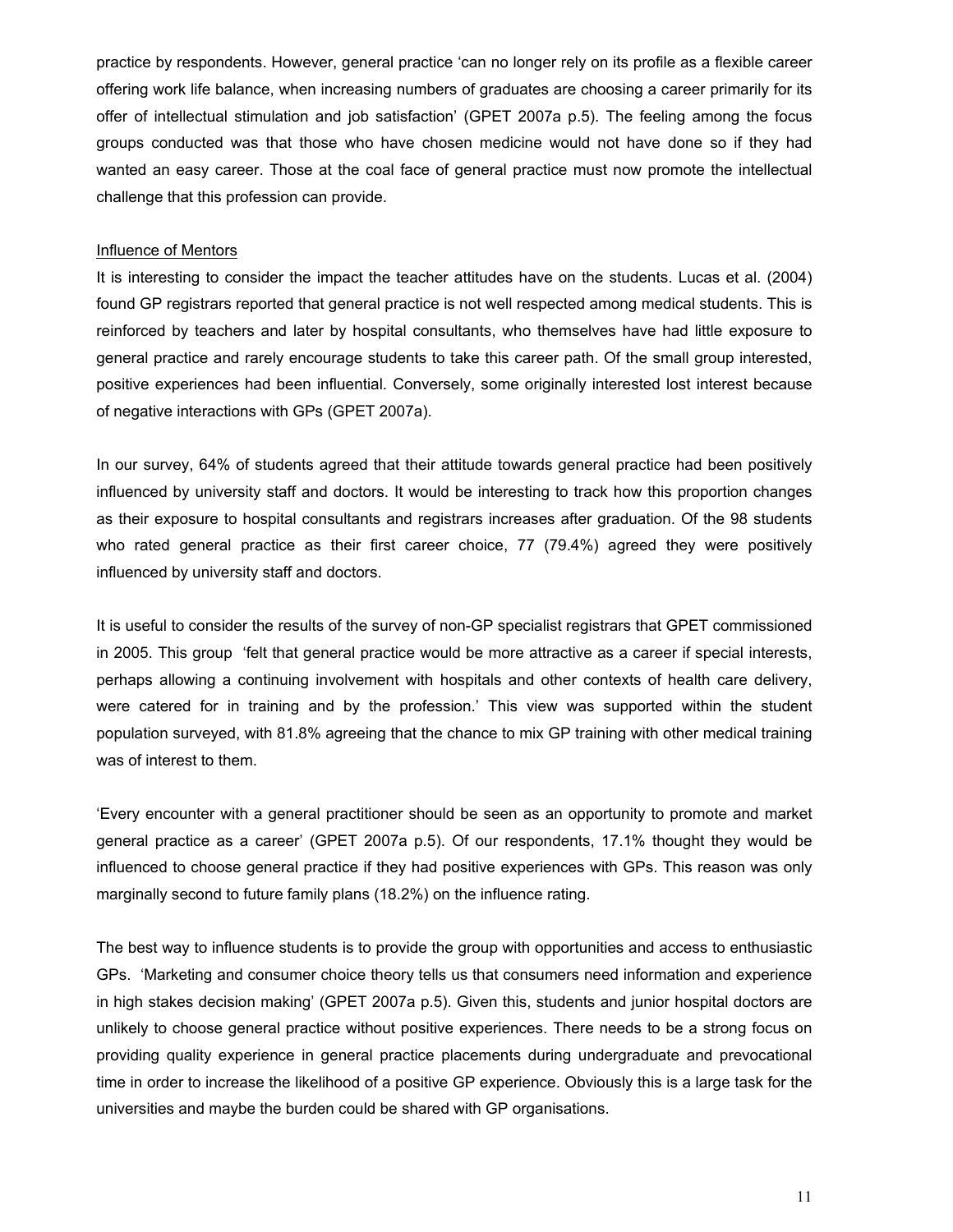#### Influence of GP Placement location

'Exposure to general practice for medical students is heterogeneous in quality, quantity and experience. Different perceptions will reflect different individual exposures, and the potential for negative experiences to repel and positive experiences to attract potential entrants has already been canvassed.' (GPET 2007a p.26) Focus group discussions support this claim with each of the students reporting large differences between each of their general practice experiences. Those who had been placed in more than one general practice reported large differences between the quality and quantity of teaching provided.

Another aspect of GP placements is the difference between the influences on future career decision as a result of metropolitan or rural GP placements. Of the students who had done a rural GP placement, 81% reported the placement had positively influenced their decision about a career in general practice while 6.1% reported the placement was a negative influence on their decision. Of the students who had done a metropolitan GP placement, only 46.6% reported that the placement had positively influenced their decision about a career in general practice while 22.6% reported the placement negatively influence their decision. This would appear to be due to the higher quality teaching experiences in rural general practice. The impact of these metropolitan placements is disturbing and is worthy of further investigation.

From the survey and focus groups it was clear that rural GP was seen to provide much more job satisfaction than metropolitan GP work. The mal-distribution of doctors across the metropolitan, outer metropolitan and rural areas is well documented and the biggest predictor of doctors choosing to work in rural areas remains their own personal background of living in a rural area.

In this survey, 43.8% agreed that a compulsory six month rural placement impacted on their decision to choose general practice despite the rural placements having such a positive influence on a decision about a career in general practice.

It is worth noting that differences between the two universities have not been discussed in this section. The differential responses in preferred career choice are presented in the results but no other comparisons have been presented. There were no significant differences in response to other survey questions therefore the decision was made to exclude these comparisons in this report. However, it is important to consider that the UWA undergraduate cohort, UWA graduate cohort and UNDA graduate cohort are different population groups.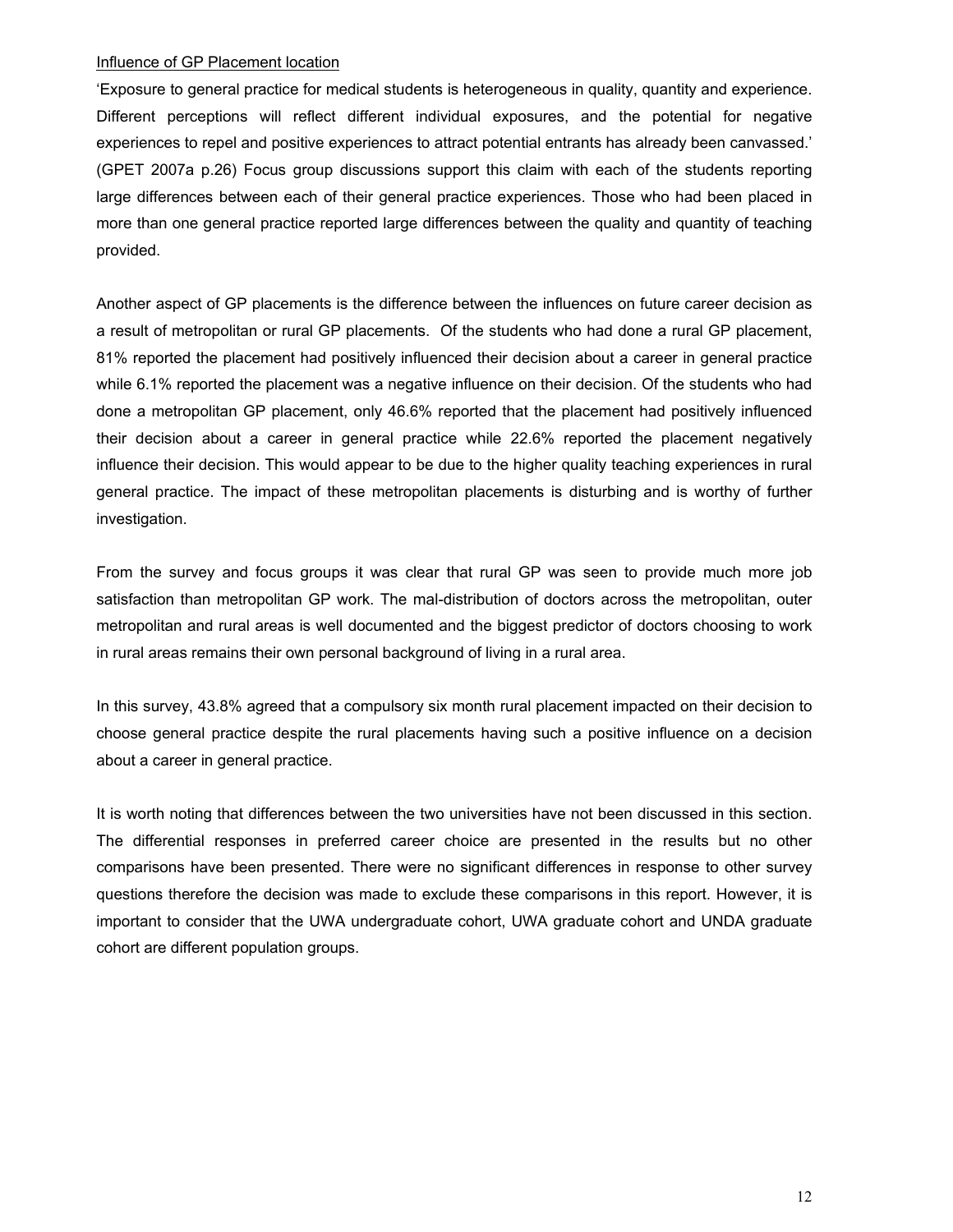#### Recommendations

There are many recommendations for the future direction to be taken from this research, many of which are supported by the GPET report. Some of the findings confirm the current themes being promoted while other findings suggest a new direction.

#### General Practice to be portrayed as an intellectually stimulating profession.

The process for this to occur is not an easy one and must be undertaken collectively. All stakeholders need to present a united front and assist each other to provide a high quality and timely exposures to all facets of general practice. 'One strategy or intervention at one point will not suffice' (GPET 2007a p.5).

#### Promotion of procedural work in General Practice

Of our respondents 58.3% were interested in a procedural type of specialty. Some of this group may neglect general practice due to a perception that procedural work is excluded from this specialty. Specific promotion of rural procedural GPs and the opportunity to undertake procedural training as part of the AGPT is essential to address the identified requirement to train 10 rural procedural GPs each year.

#### Positive GP Mentors and Role models

In terms of providing students with access to positive GPs, there is an immediate opportunity for WAGPET to take action. Events such as those currently run in hospitals to promote general practice could be extended to cater for medical student audiences. WAGPET needs to make clear what the training program involves. Additionally, GP Registrars and experienced GPs should provide guidance on what the profession can provide in the long term. Such events would provide medical students with an impression of an enthusiastic profession and the opportunity to meet mentors in general practice.

#### Family support and flexibility in training and career

Family plans were identified as one of the biggest influences on a decision to pursue a career in general practice. The ability for the training program and the profession to accommodate these family plans was seen as important. WAGPET should promote their willingness to provide assistance to families to encourage potential candidates with families to choose general practice.

#### Combining travel and career

There is evidence that the current travel theme is still relevant to these future doctors. WAGPET could promote how these doctors can travel with the skills of a general practitioner. Many other specialties are promoting fellowships and scholarships for overseas work and WAGPET may wish to promote similar opportunities in general practice.

#### WAGPET involvement in the placement of medical students

A long term opportunity exists for GP organisations to be involved with the placements of medical students. Given their strong relationships with quality Training Practices across WA, WAGPET is well placed to participate in this process so that the placement process can benefit from the obvious economies of scale, whilst medical students benefit from working with WAGPET GP Registrars, who can support current GP Supervisors in their support of medical students.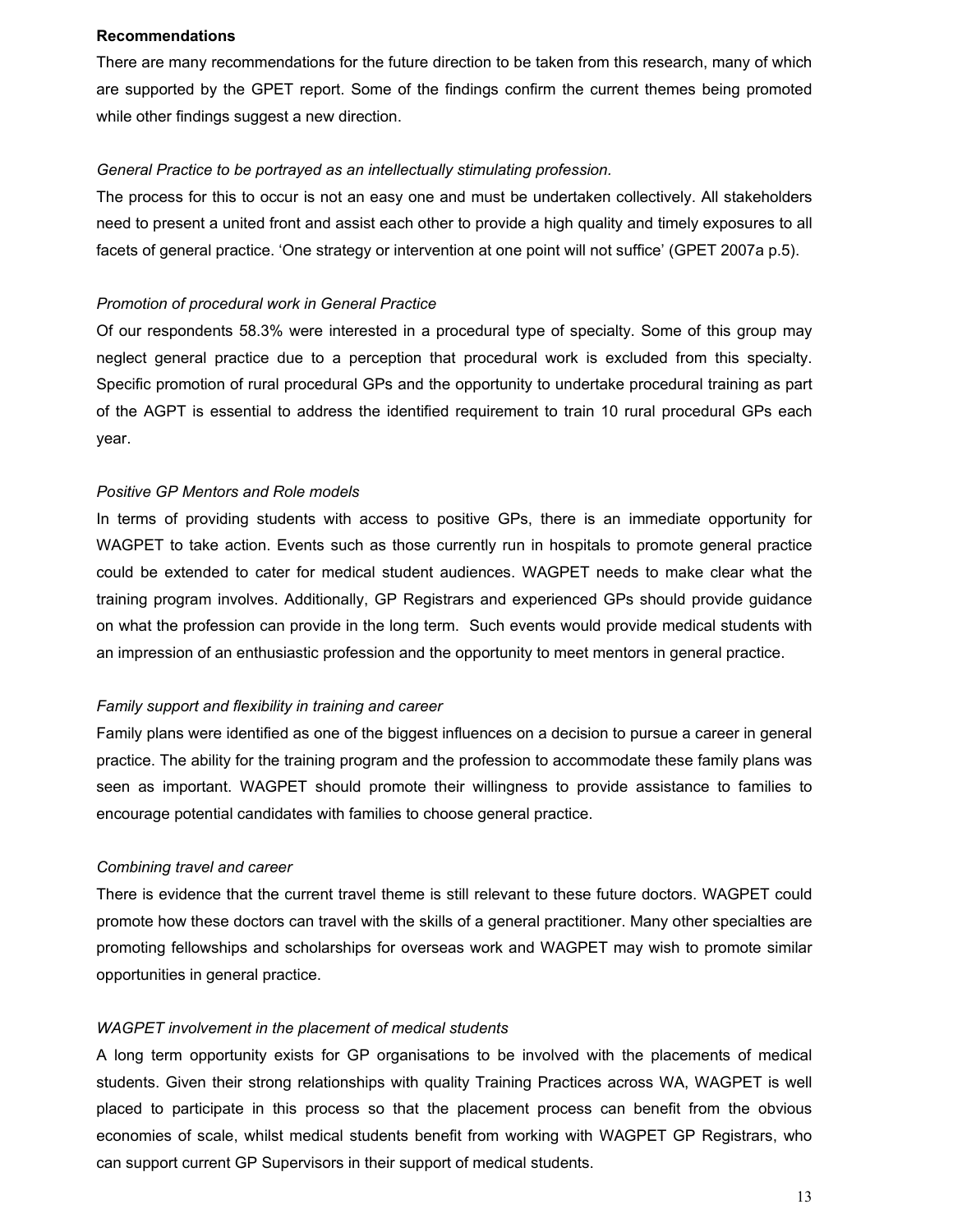# Focus on rural students for general practice training

The encouragement of rural students to apply to AGPT is vital. It is important universities continue to pursue rural students through incentive schemes. Considerable amounts of research have been done with a mutual conclusion that a background of rural living is the best predictor of doctors working in rural areas.

# Future Research

Given the results of this survey it is recommended that this project be expanded to follow this cohort of medical students as a longitudinal study. These studies are useful for identifying trends over a period of time and it would be interesting to see what career path this cohort chooses and what influences these decisions. Reasons for changes between the desired path indicated in this survey and the one taken a number of years following graduation may uncover what the greatest influences are and when these have the greatest effect. At the end of 2008, graduate students from both UWA and UNDA will graduate and there are implications for their postgraduate training and career options that all medical graduates will face due to the increased number of graduates from both Universities. It will be of interest to both WAGPET and AMA (WA) to follow the changes as these occur.

# Authors

Claire Isaachsen, Project Coordinator, Australian Medical Association (WA) Hilleke van Osch, Manager, Policy & Projects, WAGPET